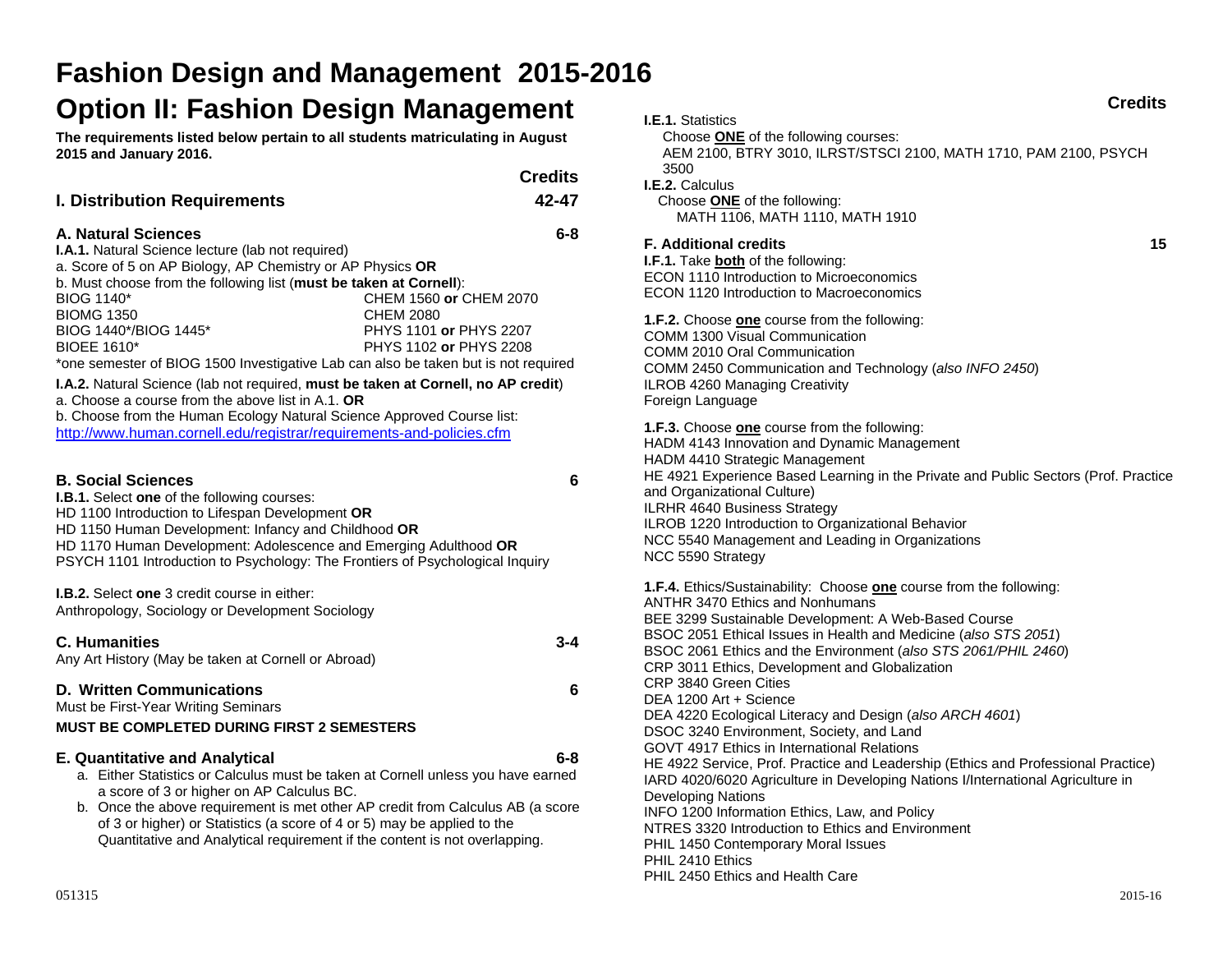|                                                                   | <b>Credits</b> | I. Management Marketing Track continued                                                                          |
|-------------------------------------------------------------------|----------------|------------------------------------------------------------------------------------------------------------------|
| II. Requirements in the Major                                     | 48-52          | Take one from the following:<br>AEM 2210 Financial Accounting                                                    |
| A. Must take the following:                                       | 30             | HADM 2230 Financial Accounting Principles                                                                        |
| FSAD 1140 Introduction to Computer-Aided Design                   |                | HADM 2250 Finance                                                                                                |
| FSAD 1250 Art, Design, and Visual Thinking                        |                | NCC 5500 Financial Accounting                                                                                    |
| FSAD 1350 Fibers, Fabrics, and Finishes                           |                | NCC 5560 Managerial Finance                                                                                      |
| FSAD 1360 Fibers and Yarn Analysis Lab                            |                |                                                                                                                  |
| FSAD 2310 Fashion Product Management                              |                | II. Product Development Track                                                                                    |
|                                                                   |                | <b>Must take</b> the following;                                                                                  |
| FSAD 2370 Structural Fabric Design                                |                | FSAD 1450 Introduction to Fashion Design                                                                         |
| <b>FSAD 3320 Product Quality Assessment</b>                       |                | FSAD 2660 Apparel Design: Product Development                                                                    |
| FSAD 3690 Style, Fashion, and the Apparel Industry                |                |                                                                                                                  |
| FSAD 4440 Global Fashion Management                               |                | Take two courses from the following:                                                                             |
| FSAD 4660 Textiles, Apparel & Innovation                          |                | FSAD 2640 Fashion Draping                                                                                        |
|                                                                   |                | FSAD 2650 Creative Patternmaking: Fashion Design                                                                 |
| Choose one course from the following:                             |                | DEA 3510 Ergonomics and Anthropometrics                                                                          |
| FSAD 4200 History of Color and Design in Textiles                 |                | DEA 4520 Applied Anatomy and Biomechanics for Ergonomic Design                                                   |
| FSAD 6500 Fashion, Media, and Technology                          |                | DEA 6760 Universal Design: Ergonomics and Accessibility                                                          |
| FSAD 6640 Human Factors: Anthropometics and Apparel               |                |                                                                                                                  |
| FSAD 6700 Fashion Theory                                          |                |                                                                                                                  |
| FSAD 6900 Understanding Functional Aspects of Clothing and Design |                | III. Communications Track<br>Take three courses from the following:                                              |
| <b>B. Management Specific Requirements</b>                        | $9 - 10$       | Writina                                                                                                          |
| <b>II.B.1</b> Take both of the following:                         |                | COMM 3040 Writing and Editing for Magazines and Online Media                                                     |
| AEM 1200 Introduction to Business Management                      |                |                                                                                                                  |
| AEM 3440 Consumer Behavior OR                                     |                | <b>Public Relations/Human-Centered Systems</b>                                                                   |
| <b>HADM 3470 Consumer Behavior</b>                                |                | COGST 1101 Introduction to Cognitive Science (also CS 1710/LING 1170/PHIL                                        |
|                                                                   |                | 1910/PSYCH 1102)                                                                                                 |
| <b>II.B.2.</b> Choose <b>one</b> from the following:              |                | COMM 2720 Principles of Public Relations and Advertising                                                         |
| AEM 2300 International Trade and Finance                          |                | COMM 3400 Personal Relationships and Technology (also INFO 3400)                                                 |
| AEM 3250 Personal Enterprise and Small Business Management        |                | COMM 3450 Human-Computer Interaction Design (also INFO 3450)                                                     |
| HADM 1150 Organizational Behavior and Interpersonal Skills        |                | COMM 3460 Crowds, Communities, and Technology (also INFO 3460)                                                   |
| HADM 4890 The Law of the Internet and E-Commerce                  |                | COMM 3650 Technology in Collaboration (also INFO 3650)                                                           |
| ILRHR 2020 Pay (also ECON 2020)                                   |                | COMM 4400 Advanced Human-Computer Interaction Design (also INFO 4400)                                            |
| ILRIC 2350 Work, Labor and Capital in the Global Economy          |                |                                                                                                                  |
| ILRID 1700 Introduction to Organizations and Management           |                | COMM 4450 Computer-Mediated Communication (also INFO 4450)<br>COMM 4500 Language and Technology (also INFO 4500) |
|                                                                   |                |                                                                                                                  |
| LAW 4021 Competition Law and Policy                               |                | COMM 4550 Deception in the Networked Age (also INFO 4550)                                                        |
| NBA 3000 Entrepreneurship and Enterprise                          |                | INFO 4240 Designing Technology for Social Impact (also STS 4240)                                                 |
| <b>C. Track Requirements</b>                                      | $9 - 12$       | INFO 4320 Introduction to Rapid Prototyping and Physical Computing                                               |
| <b>Select Courses from ONE Track:</b>                             |                | INFO 4420 Human Computer Interaction Studio                                                                      |
|                                                                   |                | PSYCH 2050 Perception                                                                                            |
| I. Management Marketing Track                                     |                | PSYCH 2800 Introduction to Social Psychology                                                                     |
| Take two from the following:                                      |                | PSYCH 3420 Human Perception: Application to Computer Graphics, Art, and Visual                                   |
| AEM 2400 Marketing                                                |                | Display (also COGST 3420/VISST 3342)                                                                             |
| HADM 2410 Marketing Principles                                    |                | PSYCH 3800 Social Cognition                                                                                      |
| NCC 5530 Marketing Management                                     |                | <b>Communications/Social Systems</b>                                                                             |
|                                                                   |                | AEM 3220 Digital Business Strategy                                                                               |
|                                                                   |                | ARTH 3650 History and Theory of Digital Art (also INFO 3660/VISST 3650)                                          |
|                                                                   |                | ARTH 4144 Responsive Environments (also INFO 4144/VISST 4144)                                                    |
|                                                                   |                |                                                                                                                  |

COMM 3200 New Media and Society (*also INFO 3200*)